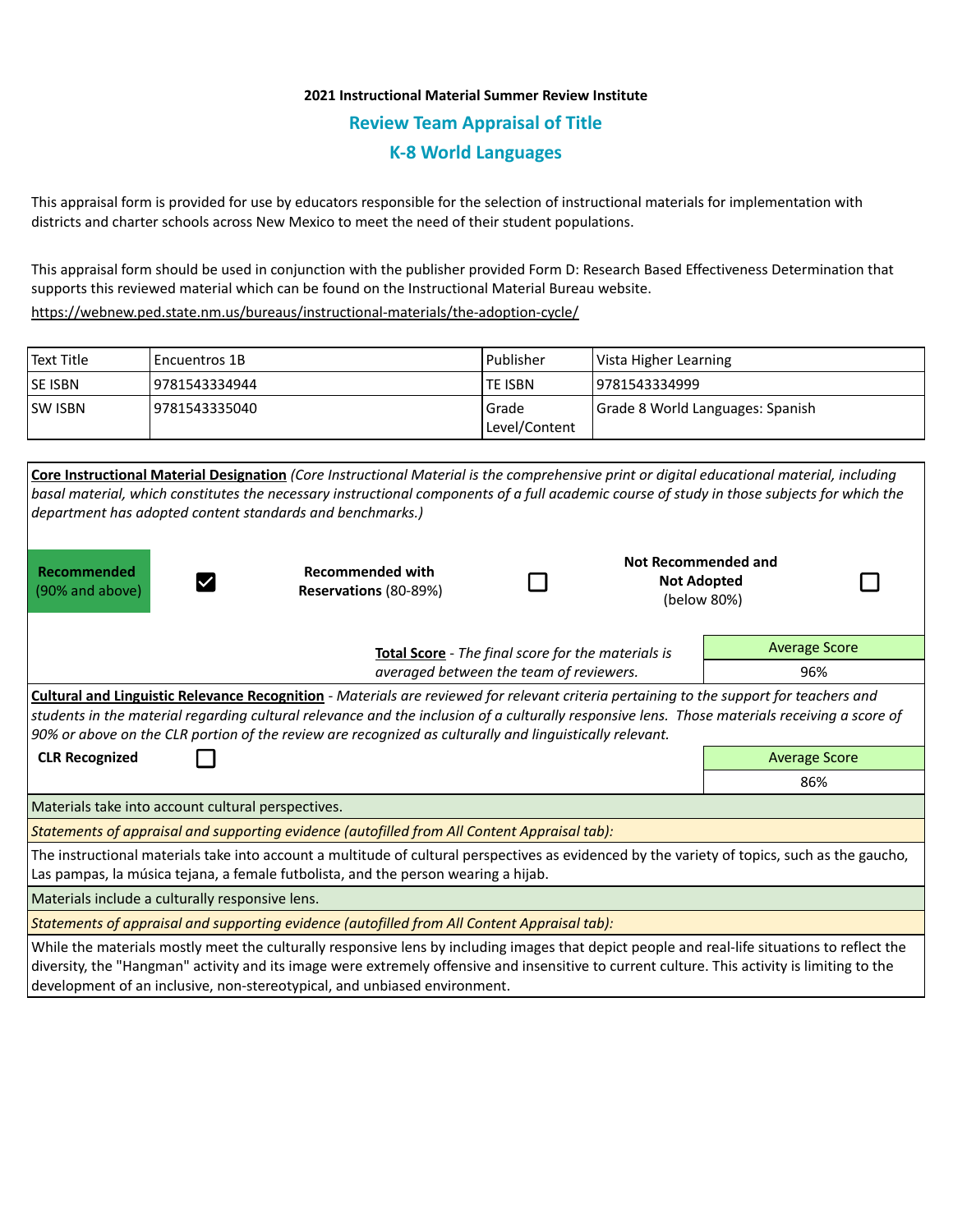**Standards Review** *- Materials are reviewed for alignment with the state adopted content standards, benchmarks and performance standards.*

Average Score

98%

Materials align with World-Readiness standards overall.

*Statements of appraisal and supporting evidence:* 

The reviewers found that the materials provide opportunities for students to develop their world-readiness skills through a variety of activities that require them to read, write, speak, and listen in the language studied.

Materials align with communication standards.

*Statements of appraisal and supporting evidence:* 

The instructional materials offer activities for interpretive, interpersonal, and presentational skill building. Learners are not only required to engage with the text but also with their peers, community, and the globalized world.

Materials align with cultures standards.

*Statements of appraisal and supporting evidence:* 

The cultural standards are met in the instructional materials through activities that bring awareness to students about the diversity of cultures in the studied Spanish-speaking countries and their own.

Materials align with connections standards.

*Statements of appraisal and supporting evidence:* 

The reviewers found that the instructional materials provide a diverse offering of content that includes science, social studies, math, etc. These activities provide questioning and discussion for connecting to their lives and the language content.

Materials align with comparisons standards.

*Statements of appraisal and supporting evidence:* 

The instructional materials align with comparisons standards through multiple opportunities provided to students to engage in critical reflection to understand how languages and cultures are intertwined.

Materials align with communities standards.

*Statements of appraisal and supporting evidence:* 

The reviewers found that students are introduced to a variety of cultural communities, such as the indigenous ethnic groups and the gauchos of the Spanish-speaking world, as well as cosmopolitan, urban communities.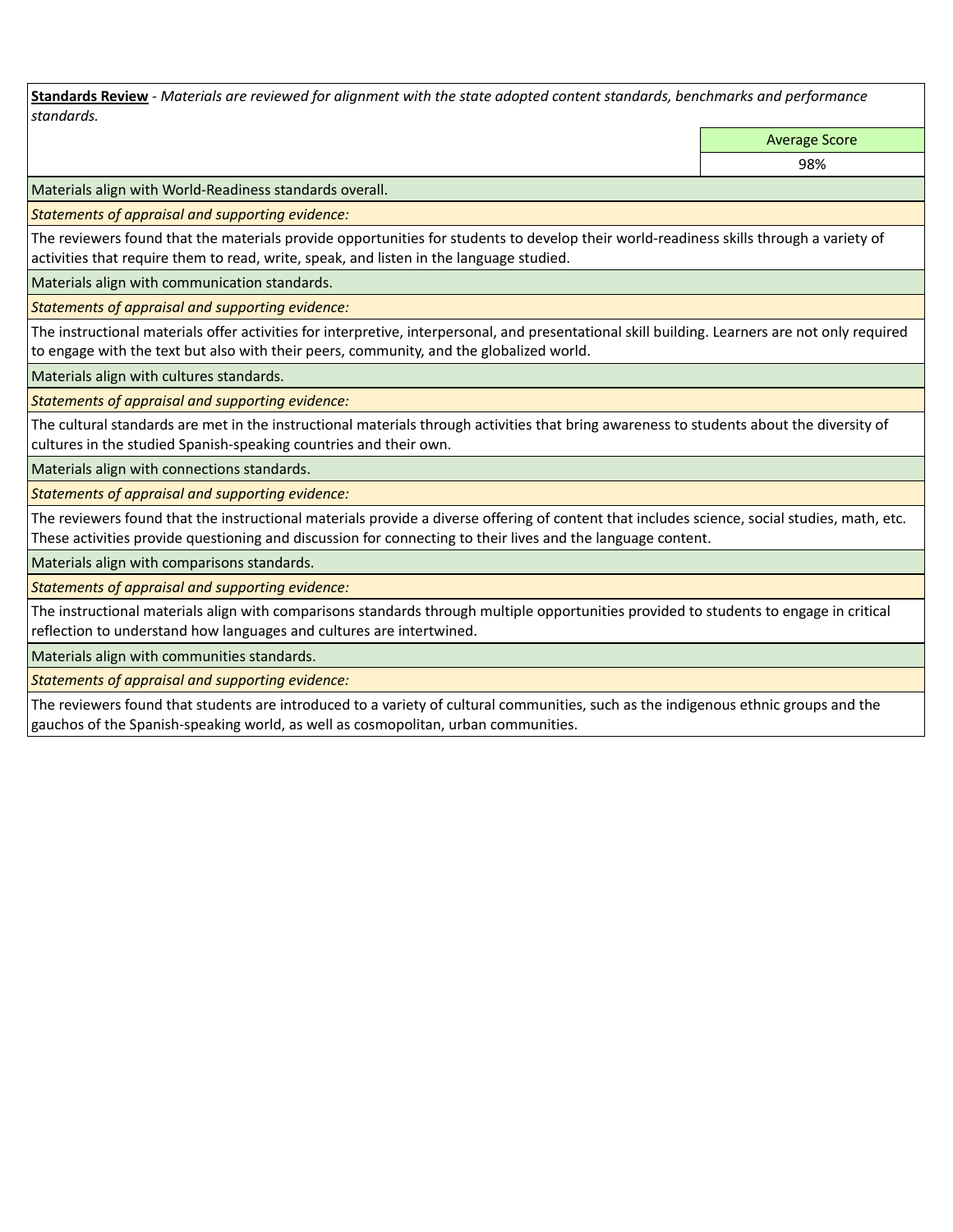**WL Content Review** *- Materials are reviewed for relevant criteria pertaining to the support for teachers and students in the specific content area reviewed.*

Average Score

95%

Materials provide a selection and range of high-quality texts worthy of students' time and attention, exhibiting exceptional craft and thought and/or providing useful information.

*Statements of appraisal and supporting evidence:* 

The reviewers found that the instructional materials provide high-quality text but are limited in the differentiation of genres. There are no speeches, essays, or editorial/newspaper articles found throughout the entirety of the curriculum.

Questions in the materials are high-quality text-dependent and text-specific questions. The overwhelming majority of these questions are text-specific and draw student attention to the particulars in the text.

*Statements of appraisal and supporting evidence:* 

The questions in the material are high-quality text-dependent and text-specific. The questions require students to engage with the text and pay particular attention to specifics within.

Materials provide scaffolding and supports to enable students' learning of world languages.

*Statements of appraisal and supporting evidence:* 

The reviewers found that there are an array of activities and tasks that provide scaffolding and supports to students for their language acquisition. The diverse visual aids offer culturally relevant content, ensuring students are able to make deeper connections and progressions.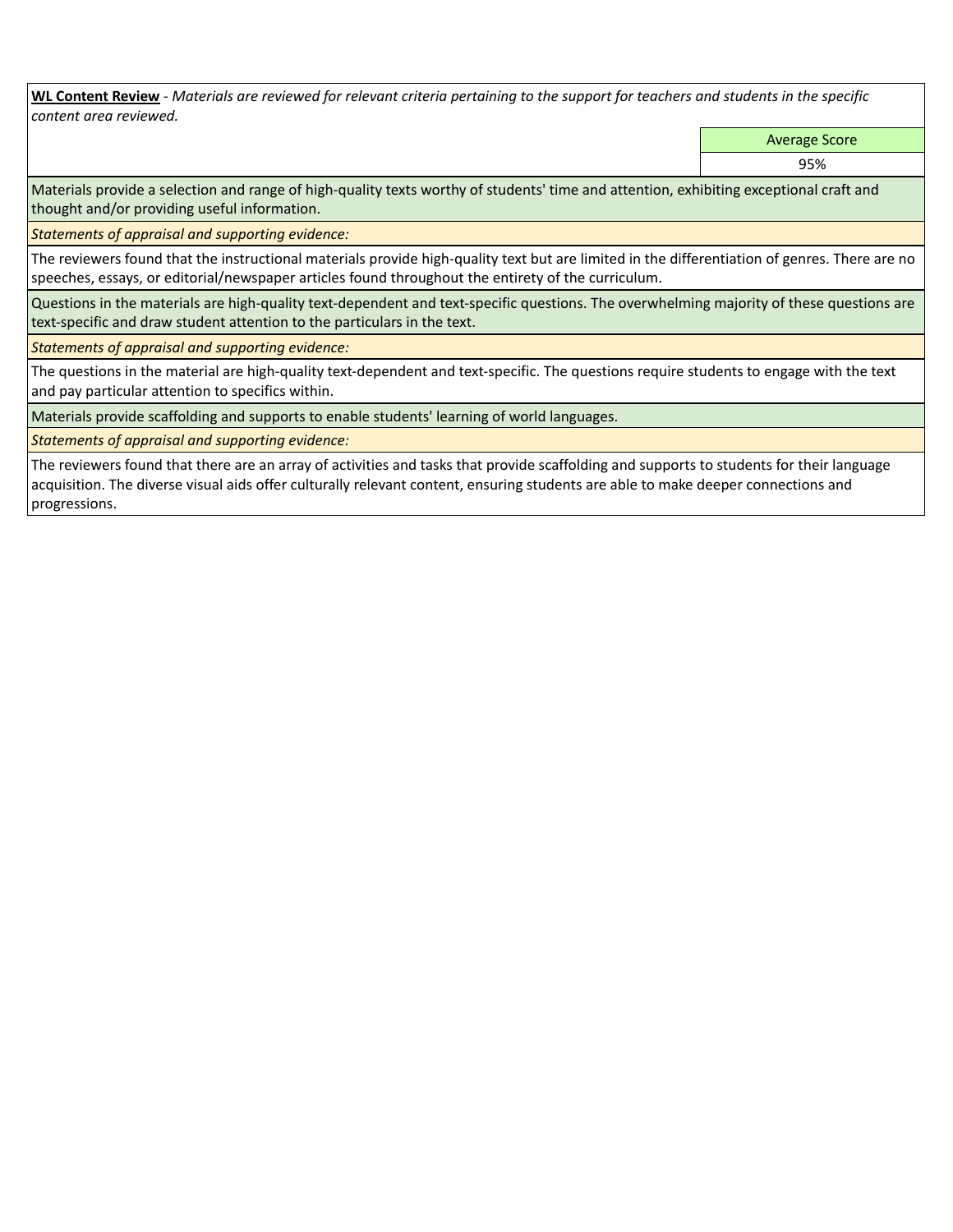**All Content Review** *- Materials are reviewed for relevant criteria pertaining to the support for teachers and students in the material regarding the progression of the standards, lesson structure, pacing, assessment, individual learners and cultural relevance.*

Average Score

90%

Materials are coherent and consistent with the standards that all students should study in order to be college and career ready.

*Statements of appraisal and supporting evidence:*

The team found that the materials maintain a coherent and consistent focus on the standards throughout the entirety, ensuring that students will be college and career ready. The standards are integrated within listening, speaking, reading, and writing tasks.

Materials are well designed and take into account effective lesson structure and pacing.

*Statements of appraisal and supporting evidence:*

The design of the materials takes into account effective lesson structure and pacing. Instructional strategies for discourse and differentiated instruction are included to facilitate the implementation of content standards within the target language.

Materials support teacher planning, learning, and understanding of the standards.

*Statements of appraisal and supporting evidence:*

The materials support teacher planning, learning, and understanding of the standards by the inclusion of structured teaching suggestions. Each unit begins with essential questions and objectives, plus a visual to guide the unit theme. Each unit also ends with a review and project-based learning to encapsulate the unit content.

Materials offer teachers resources and tools to collect ongoing data about student progress on the standards.

*Statements of appraisal and supporting evidence:*

The materials offer opportunities to teachers for formative and summative assessments throughout each lesson that are standardsfocused. Through the Autoevaluación, students can assess their progress toward the unit's goals.

Materials support effective use of technology to enhance student learning.

*Statements of appraisal and supporting evidence:*

An outline for exciting and engaging components using technology are in place on the digital platform. The reviewers were unable, however, to access the digital platform because it is under construction.

Materials can be easily customized for individual learners.

*Statements of appraisal and supporting evidence:* 

Throughout each lesson, the materials provide for easily customized lessons through the differentiated instruction strategies and teaching suggestions.

Materials give all students extensive opportunities and support to explore key concepts.

*Statements of appraisal and supporting evidence:*

The team found that the materials provide all students with opportunities and support to explore key concepts within each lesson/unit. The students are able to explore concepts within science, math, social studies, etc., while learning the language and acknowledging the home language and culture. The differentiated instruction strategies and teaching suggestions ensure that the needs of all student populations are being addressed.

Materials take into account cultural perspectives.

*Statements of appraisal and supporting evidence:*

The instructional materials take into account a multitude of cultural perspectives as evidenced by the variety of topics, such as the gaucho, Las pampas, la música tejana, a female futbolista, and the person wearing a hijab.

Materials include a culturally responsive lens.

*Statements of appraisal and supporting evidence:*

While the materials mostly meet the culturally responsive lens by including images that depict people and real-life situations to reflect the diversity, the "Hangman" activity and its image were extremely offensive and insensitive to current culture. This activity is limiting to the development of an inclusive, non-stereotypical, and unbiased environment.